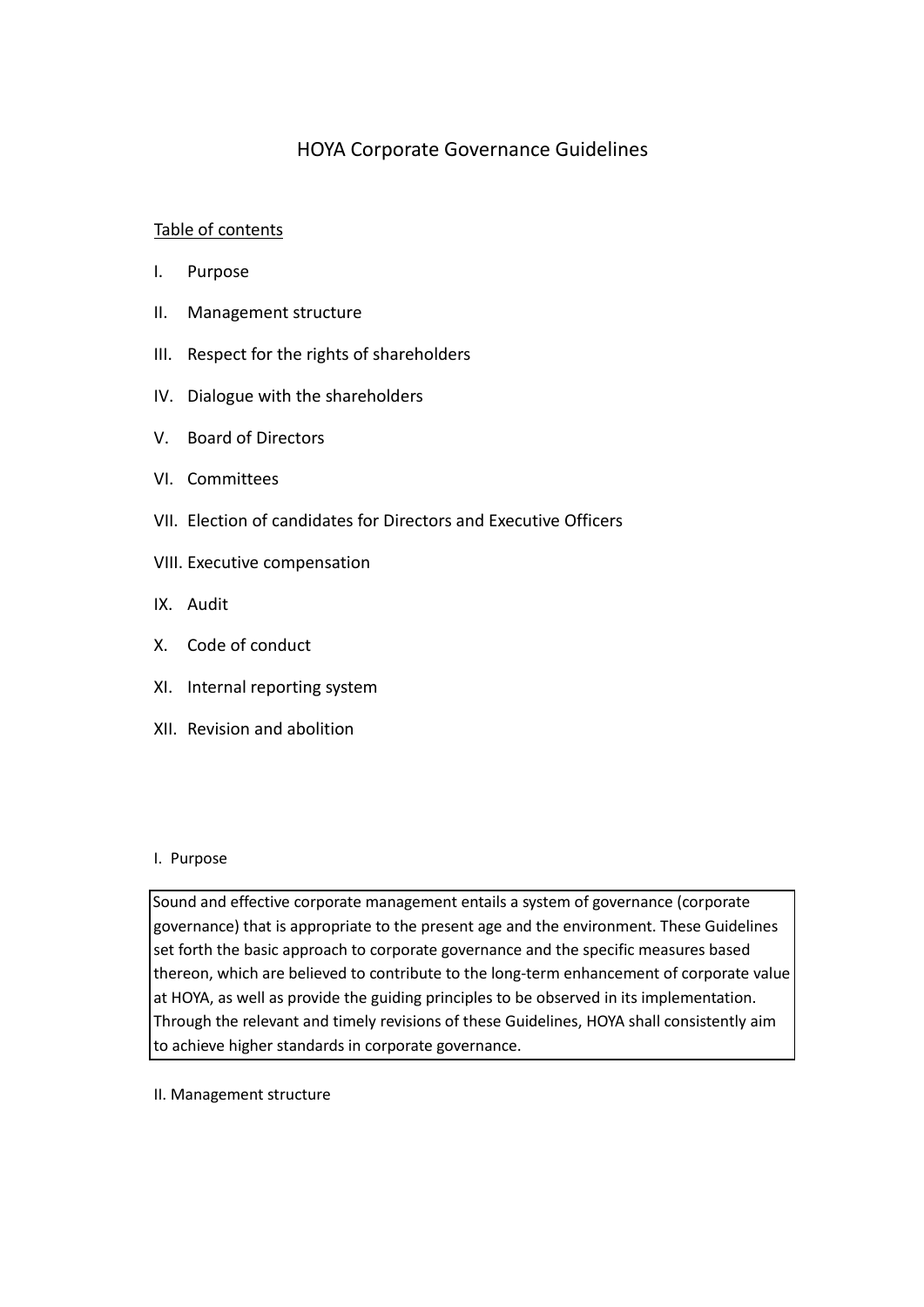HOYA shall establish an efficient management structure of the utmost transparency on the basis of taking a fair approach to all stakeholders.

- 1. HOYA, while engaging in efficient business management, adopts a "company-with-nomination-committees etc." management system that clearly distinguishes between the functions of business execution and supervision, in order to ensure the effectiveness and the validity of the supervisory function over the execution of operations.
- 2. The Articles of Incorporation set forth that 50% or more of the Board of Directors consist of outside directors so that the executive officers consistently execute their duties with a sense of vigilance, which, in turn, will contribute to the long-term enhancement of corporate value and ultimately to the enhancement of shareholder value. (Code 4-8)
- 3. In order to effectively supervise the executive officers, outside directors must be assured of his or her independence from the Company and the Company's executive officers. The specific criteria for independence are as set forth by the Nomination Committee in the selection criteria of outside directors. (Code 4-9)

III. Respect for the rights of shareholders (Code 1)

Based on the recognition that the monitoring of corporate management by shareholders is crucial to the enhancement of corporate value and ultimately to shareholders value, HOYA shall respect the legitimate exercise of shareholder rights for the common interest of all shareholders.

- 1. HOYA provides an environment in which shareholders may properly exercise their voting rights based on the recognition that the right to exercise his or her voting right is an essential right of the shareholder.
- 2. HOYA ensures the right of the shareholder to receive profit sharing by making it its fundamental duty to generate profits that exceed capital costs, while deliberating and presenting to the shareholders a policy on the distribution of profits, including the payout of dividends from surplus that strikes balances between maintaining financial stability and making investments for growth.
- 3. HOYA does not hold shares of listed companies for which rational explanations for the enhancement of shareholder value based on its business strategies cannot be established. In addition, HOYA does not hold shares of listed companies for the purpose of stabilizing certain portions of voting rights of HOYA or such listed companies through cross-shareholdings or other means. If HOYA acquires shares of listed companies for the enhancement of shareholder value based on its business strategies, HOYA makes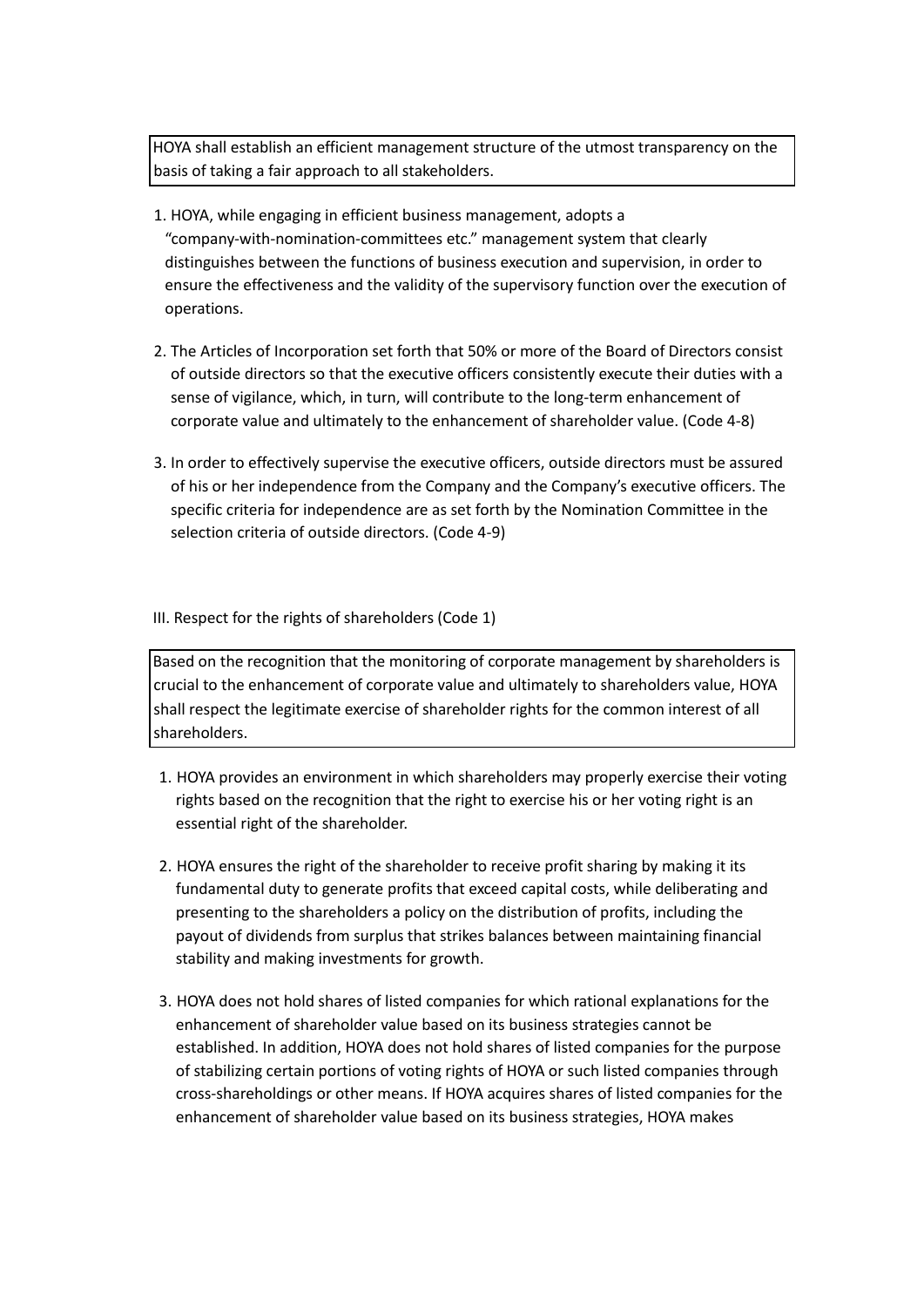decisions regarding the exercise of their voting rights from the standpoint of improving HOYA's corporate value. (Code 1-4)

## IV. Dialogue with the shareholders

HOYA shall promote various opportunities for holding dialogues with shareholders in order to comprehend the shareholders' mindset amid an ever-changing management environment. (Code 5-1)

- 1. To a reasonable extent, direct dialogues with shareholders are held by HOYA's CEO, CFO, and other executive officers. Also to a reasonable extent, the lead independent director and other independent directors will have direct dialogues with shareholders regarding issues relating to monitoring board.
- 2. HOYA makes efforts to explain its policies, by establishing a special section for investor relations within its headquarters, and, in cooperation with various internal divisions, by holding regular briefings and IR meetings, in addition to disclosing information on the web site in both Japanese and English.
- 3. HOYA makes efforts to glean insights from one of the most important stakeholders, the shareholders, toward the enhancement of corporate value. The details of opinions expressed by shareholders are reported to executive officers as appropriate, and regular reports are submitted to the meetings of the Board of Directors.

## V. Board of Directors

The Board of Directors shall determine basic management policies and supervises the executive officers' execution of operations, while at the same time provide advice, as necessary, to prevent possible damage to corporate value, as well as establish and monitor an efficient and effective system of management that will contribute to the long-term enhancement of corporate value.

- 1. The Articles of Incorporation set forth that in order to ensure lively deliberations the Board of Directors consist of not more than 10 directors and that more than half of such directors comprise outside directors with high level of independence. (Code 4-8)
- 2. The composition and the size of Board of Directors are discussed on a yearly basis by the Nomination Committee, in conjunction with their deliberation of the candidates for directors for the following fiscal year.
- 3. The steering methods and the leadership of the Board of Directors shall be subject to regular reviews by the Board of Directors. (Code 4-11-3)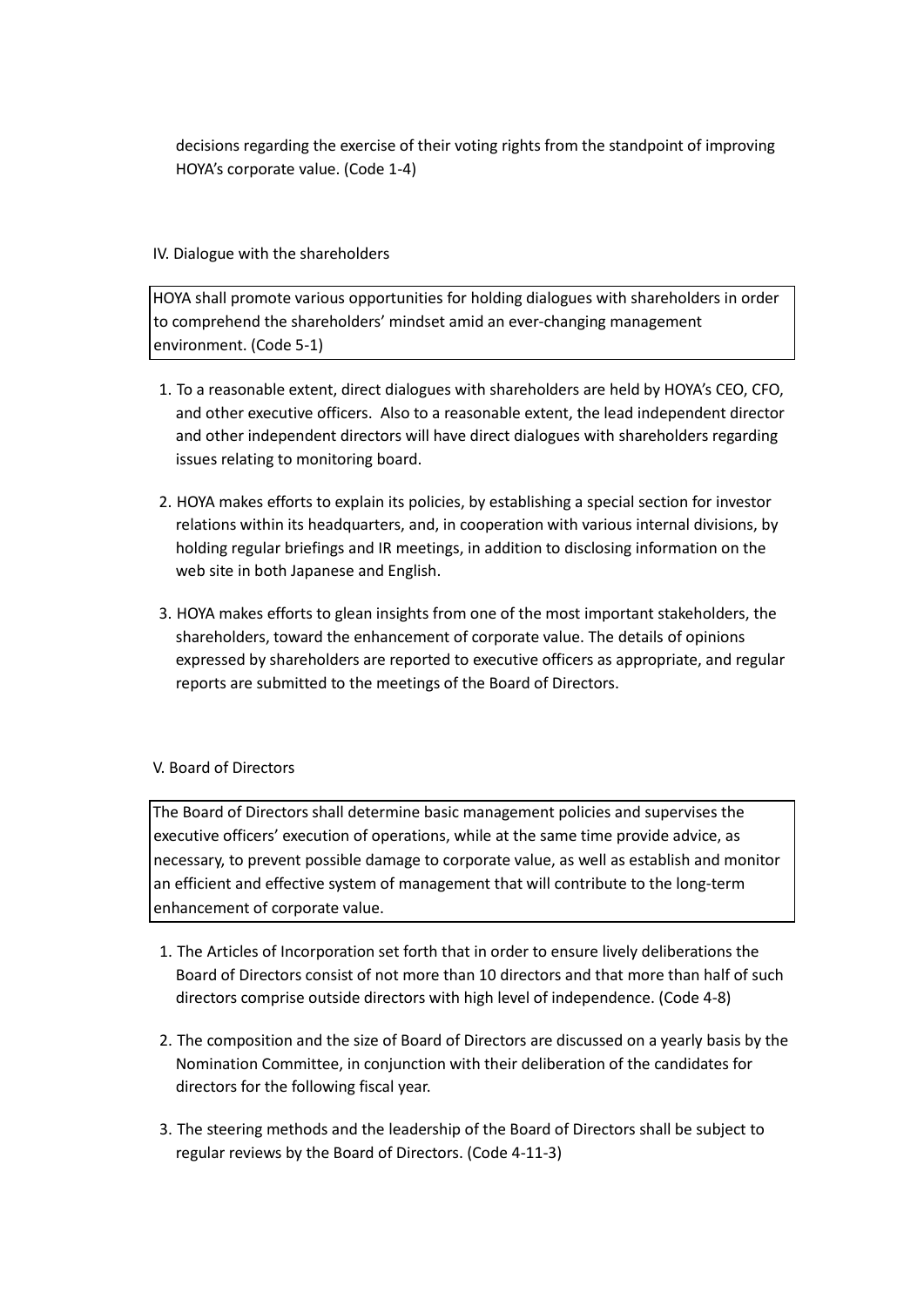- 4. Sufficient time shall be spent on the deliberation of proposals put before the Board of Directors, and each director will request the competent executive officer for additional information or access to employees, as necessary.
- 5. The Board of Directors shall regularly monitor and assess succession plans to enable the election of internal candidates for executive officers.
- 6. To ensure their monitoring functions, HOYA provides outside directors opportunities, other than the meeting of the Board of Directors, to congregate on their own and engage in exchanges of opinions. (Code 4-8-1)
- 7. The Board of Directors shall have opportunities to access reference documents, participate in external training programs, and bring up knowledge and information from internal and external experts about laws, accounting, tax, compliance, governance, etc. which contribute to maintenance and enhancement of corporate value of Hoya Group. (Code 4-14-2)
- 8. One Lead Independent Director shall be selected from among outside directors. The Lead Independent Director shall perform the following roles (Code 4-8-2):
- (1) Serve as the chairperson of meetings attended only by outside directors (executive sessions)
- (2) Serve as a liaison and coordinator between the CEO and outside directors
- (3) Convene meetings of the Board of Directors and general meetings of shareholders and serve as the chairpersons of such meetings in case of emergencies when the CEO is not available

### VI. Committees

HOYA shall establish three committees - the Audit, the Compensation and the Nomination Committees - each chaired by an Outside Director. As a general rule, each committee is composed exclusively of outside directors.

Each committee implements measures required for the execution of its specific duties (including investigations by professional agencies and the use of legal experts), the costs of which are borne by the Company. (Code 4-13-2)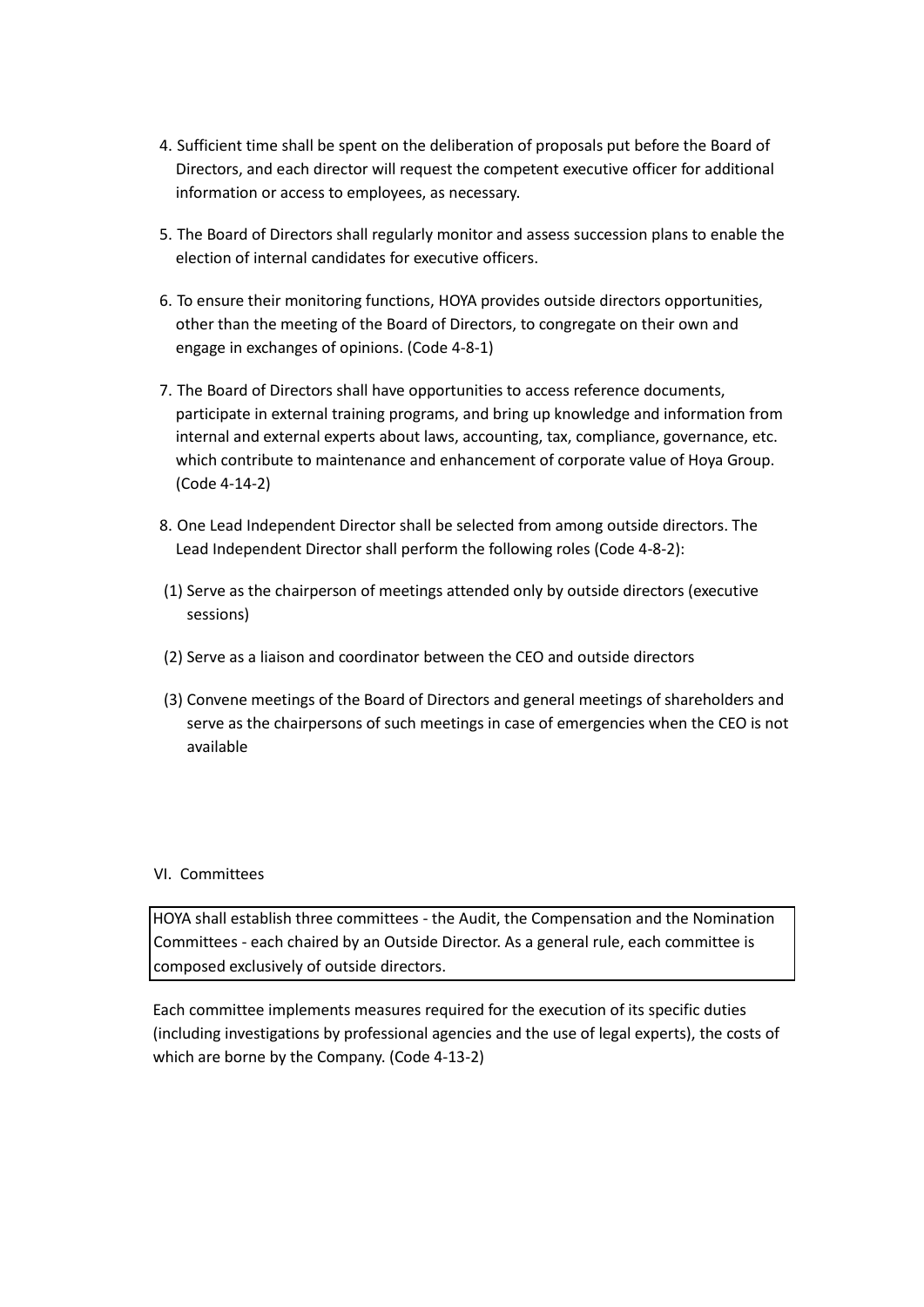VII. Election of candidates for Directors and Executive Officers

In addition to holding the authority to determine the proposals for election and/or dismissal of directors to be submitted to the general meeting of shareholders, the Nomination Committee shall submit proposals for the election and/or dismissal of Representative Executive Officers and Executive Officers to be resolved by the Board of Directors. The selection of candidates by independent committee members shall ensure the election of an appropriate management lineup and contribute to the enhancement of corporate value.

- 1. The Nomination Committee has established criteria for the election and/or dismissal of candidates for directors, and based thereon, determines the proposal for the election and /or dismissal of directors to be submitted to the general meeting of shareholders.
- 2. The Nomination Committee compiles a list of candidates for director based on the individual's suitability as a director of the Company, regardless of his or her gender, nationality or age.
- 3. The Nomination Committee determines criteria for the independence of outside directors in the criteria for the election and/or dismissal of candidates for directors, and ensures that the composition of Board of Directors allows for the supervisory functions required of the Board of Directors to function effectively. (Code 4-9)
- 4. The Nomination Committee determines the contents of the proposal for the election and/or dismissal of Chief Executive Officers and Executive Officers to be submitted to the Board of Directors.

### VIII. Executive compensation

The Compensation Committee prepares a remuneration system in accordance with the duties proceeded by each director and executive officer that is designed to heighten each officer's incentive, and by conducting appropriate performance evaluations contributes to the enhancement of the Company's corporate value.

- 1. The Compensation Committee determines the remuneration policy for the directors and executive officers.
- 2. The Compensation Committee determines the details of the remuneration packages (fixed amounts, undetermined amounts and remunerations other monetary remunerations) received by each director and executive officer.
- 3. In order to enhance the transparency of executive compensation, the remuneration of the Chief Executive Officer, is disclosed in the convocation notice of the general meeting of shareholders as reference information, regardless of the amount.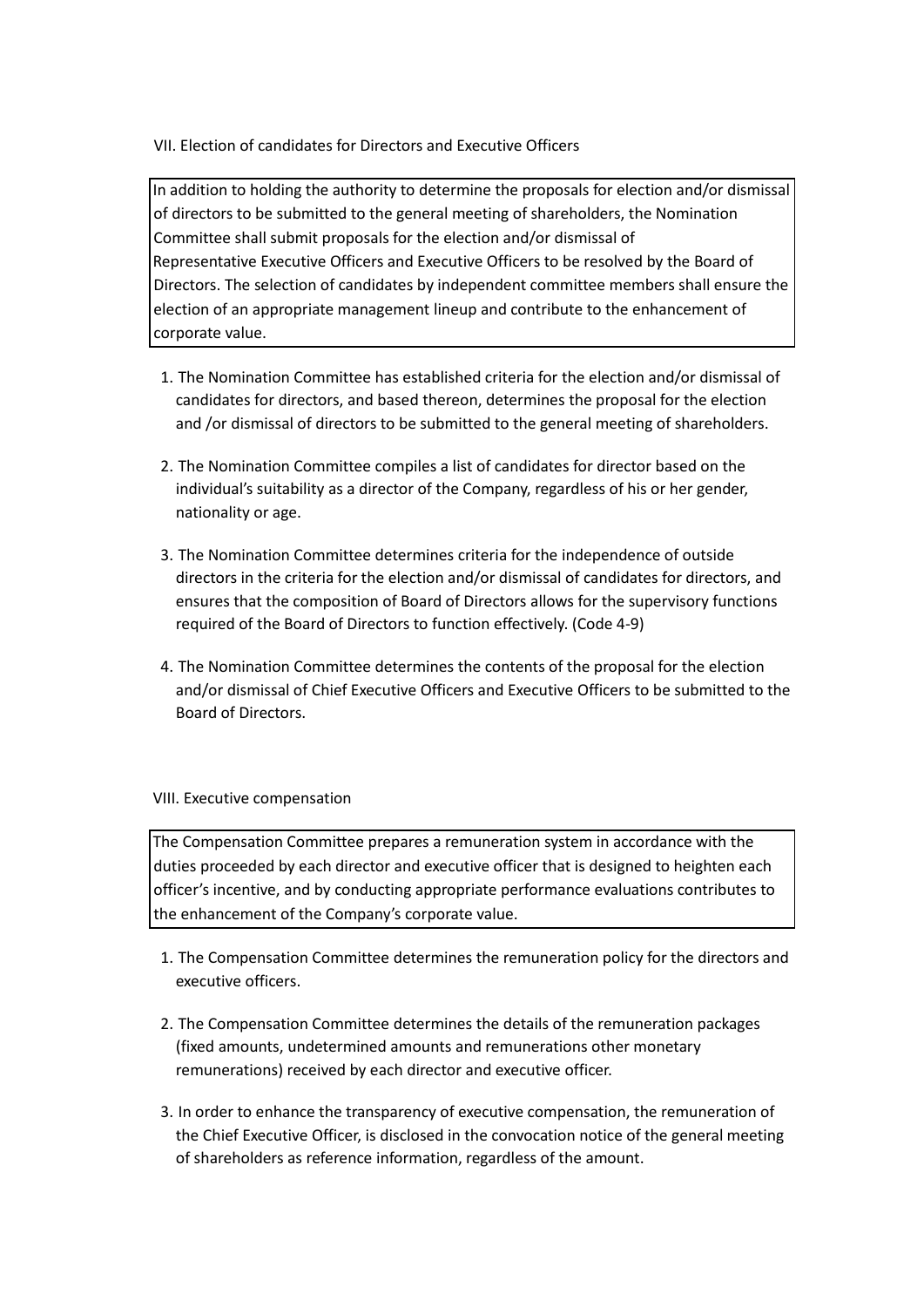#### IX. Audit

The Audit Committee shall conduct audits to ensure the lawful and efficient execution of operations by the HOYA Group and shall cooperate closely with Internal Audit Department in order to improve the effectiveness of audits.

- 1. The Audit Committee formulates the audit policy and audit plans for each fiscal year, and receives quarterly and final reports from certified public accountants to verify the financial statements.
- 2. The Audit Committee conducts hearings of the results of operational audits carried out by the Audit Department, verifying the soundness, lawfulness and efficiency of the Company's operations.
- 3. All items of significant matters are reported to the Board of Directors, and action is taken as needed.
- 4. The Audit Committee monitors and verifies the internal control system and confirms that status of HOYA's operations and assets.

### X. Code of conduct

To assure that all of HOYA's executives and employees, including its directors and executive officers, maintain the highly ethical activities so that HOYA may continue the healthy business activities based on its management philosophy, HOYA shall establish the HOYA Code of Conduct and ensure its compliance.

XI. Internal reporting system (Code 2-5-1)

HOYA shall establish an internal reporting system to enable early identification and quick reporting to top management of acts that contravene law and regulations or inappropriate acts, while protecting the informer, and develop a corporate culture equipped with a selfcorrective function.

- 1. HOYA has established a dedicated reporting system within the Group and outside of the Group at the attorney's offices, where employees may report acts that contravene laws and regulations or inappropriate acts without fear of retaliation by superiors and other persons. The person in charge assumes the obligation of confidentiality toward the informer and any acts of retaliation to the informer is strictly prohibited.
- 2. If an employee reports the act concerning an executive officer, the case is handled directly by the Audit Committee, without going through the executive divisions.